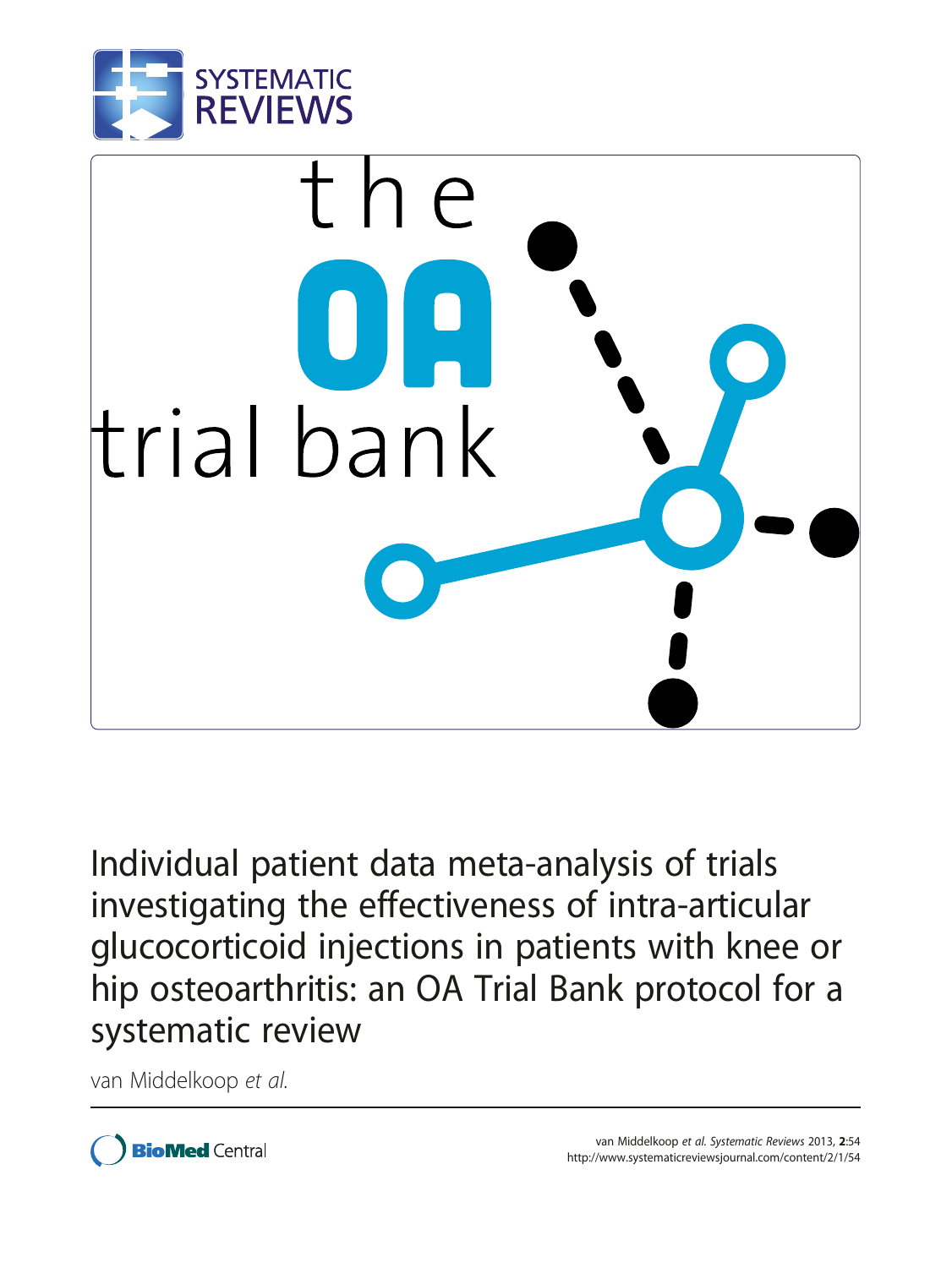## **PROTOCOL CONSUMING ACCESS**



# Individual patient data meta-analysis of trials investigating the effectiveness of intra-articular glucocorticoid injections in patients with knee or hip osteoarthritis: an OA Trial Bank protocol for a systematic review

Marienke van Middelkoop<sup>1\*</sup>, Krysia S Dziedzic<sup>2</sup>, Michael Doherty<sup>3</sup>, Weiya Zhang<sup>3,4</sup>, Johannes W Bijlsma<sup>5</sup> , Timothy E McAlindon<sup>6</sup>, Stefan L Lohmander<sup>7,8</sup> and Sita MA Bierma-Zeinstra<sup>1</sup>

## Abstract

Background: Based on small to moderate effect sizes for the wide range of symptomatic treatments in osteoarthritis (OA), and on the heterogeneity of OA patients, treatment guidelines for OA have stressed the need for research on clinical predictors of response to different treatments. A meta-analysis to quantify the effect modified by the predictors using individual patient data (IPD) is suggested. The initiative to collect and analyze IPD in OA research is commenced by the OA Trial Bank. The study aims are therefore: to evaluate the efficacy of intra-articular glucocorticoids for knee or hip OA in specific subgroups of patients with severe pain and (mild) inflammatory signs, over both short-term and long-term follow-up, using IPD from existing studies; to reach consensus on the rules for cooperation in a consortium; and to develop and explore the methodological issues of meta-analysis with individual OA patient data.

Methods/Design: For the current IPD analysis we will collect and synthesize IPD from randomized trials studying the effect of intra-articular glucocorticoid injections in patients with hip or knee OA. Subgroup analyses will be performed for the primary outcome of pain at both short-term and long-term follow-up, in the subgroups of patients with and without severe pain and with and without inflammatory signs.

Discussion: This study protocol includes the first study of the OA Trial Bank, an international collaboration that initiates meta-analyses on predefined subgroups of OA patients from existing literature. This approach ensures a widely supported initiative and is therefore likely to be successful in data collection of existing trials. The collaboration developed (that is, the OA Trial Bank) may also lead to future IPD analyses on subgroups of patients with several intervention strategies applied in OA patients.

Keywords: Osteoarthritis, Individual patient data, Corticosteroid injection

## Background

Based on small to moderate effect sizes of the wide range of symptomatic treatments in osteoarthritis (OA), and on the heterogeneity of OA patients, treatment guidelines for OA have stressed the need for research on clinical predictors of response to different treatments

Full list of author information is available at the end of the article





© 2013 van Middelkoop et al.; licensee BioMed Central Ltd. This is an Open Access article distributed under the terms of the Creative Commons Attribution License (http://creativecommons.org/licenses/by/2.0), which permits unrestricted use, distribution, and reproduction in any medium, provided the original work is properly cited.

<sup>\*</sup> Correspondence: m.vanmiddelkoop@erasmusmc.nl <sup>1</sup>

<sup>&</sup>lt;sup>1</sup>Department of General Practice, Erasmus MC Medical University, PO Box 2040, 3000, CA, Rotterdam, the Netherlands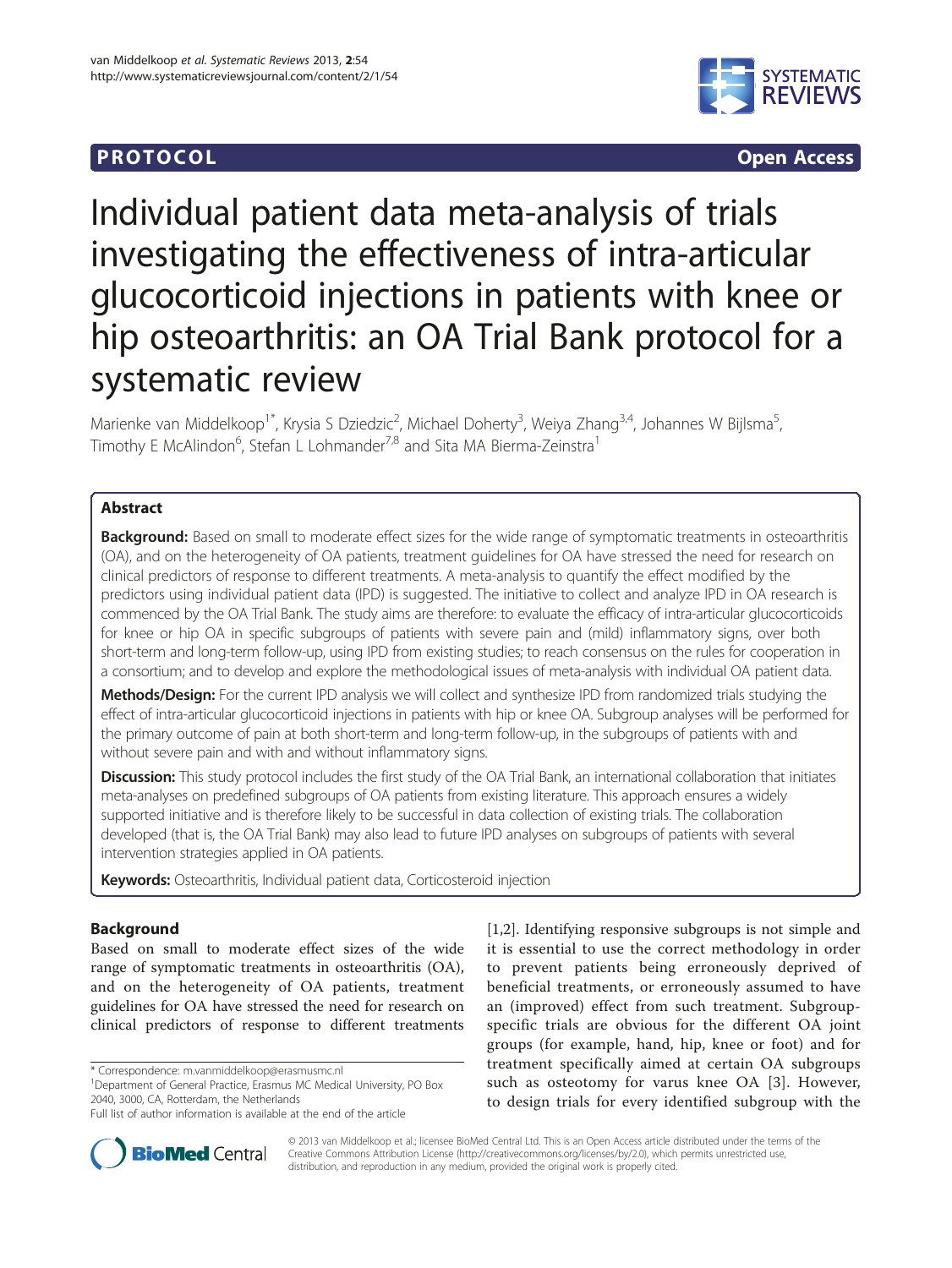available treatments would be resource consuming and unrealistic.

Post hoc analyses within individual trials are frequently applied to identify subgroups with respect to effect of treatment. However, these methods of analysis introduce a high risk of type I and type II errors and are therefore unreliable [[4,5\]](#page-7-0). A methodologically robust method is to test for subgroup–treatment interaction effects [[3\]](#page-7-0). This method carries a much smaller risk of false-positive results, but large sample sizes are necessary to detect the effect modification; that is, interaction between subgroup variable and treatment. A meta-analysis for quantifying interaction effects using individual patient data (IPD) might overcome the power problem in individual trials and is therefore considered to be the gold standard for subgroup analysis [\[6](#page-7-0)]. This method requires reanalysis of IPD made available by the authors of several trials. In a meta-analysis using IPD, in which the data from several trials are pooled, the interaction effects between subgroups and treatment can be reliably assessed and potential confounders can be adjusted for [\[6](#page-7-0)].

The initiative to collect and analyze IPD in OA research is commenced by the OA Trial Bank. The OA Trial Bank will bring together data from individuals with OA recruited to different clinical trials from different countries around the world to form a databank. Potential subgroups of patients for different interventions in OA patients will be predefined by the OA Trial Bank and will be analyzed with IPD.

The first IPD analysis will be performed on the efficacy of intra-articular (i.a.) glucocorticoid injection. For patients who are unresponsive to non-invasive treatments or oral NSAIDs, i.a. glucocorticoid injections can provide an opportunity to treat OA in the knee or hip. An i.a. corticosteroid injection is recommended for OA patients particularly with signs of local inflammation with joint effusion [\[2,7](#page-7-0)-[10](#page-7-0)]. The Cochrane systematic review on the effectiveness of i.a. corticosteroid injection in knee OA found some evidence for the efficacy of i.a. corticosteroid injections compared with i.a. placebo for pain and patient global assessment at 1 week post injection, with evidence also for continuing efficacy at 2 and 3 weeks post injection [\[9](#page-7-0)]. There are, however, suggestions that there are subgroups of patients who do, and do not, respond to i.a. glucocorticoid injections. A study by Jones and Doherty concluded that the response to the treatment was not confined to those patients with clinical evidence of inflammation [\[11](#page-7-0)]. Another study did find a greater improvement for pain among patients with clinical evidence of joint effusion [[12\]](#page-7-0). Since previous systematic reviews have not considered IPD, interaction effects between inflammatory signs and glucocorticoid injections are largely unclear. The primary aim of this study is therefore to evaluate the efficacy of i.a. glucocorticoids for knee or hip OA in specific subgroups of patients with severe pain and (mild) inflammatory signs, over both short-term and long-term follow-up, using IPD from existing trials. In addition to the primary aim, we hope to reach consensus on the rules for cooperation in a consortium and to develop and explore the methodological issues of metaanalysis with IPD.

## Methods/Design

We will carry out an IPD meta-analysis of randomized trials studying the effectiveness of i.a. glucocorticoid injections in patients with hip or knee OA. The protocol of this review is not registered in the PROSPERO database.

## Study selection

The following inclusion criteria will be applied for studies to be included in the OA Trial Bank for the current study purpose.

## Type of studies

All randomized controlled trials, including crossover studies, evaluating one or more i.a. glucocorticoid preparations in patients with OA of the knee or hip will be included. There will be no language restrictions.

## **Participants**

Participants are males and/or females with a diagnosis of OA of the knee or hip according to published American College of Rheumatology classification criteria [\[13,14](#page-7-0)], or on the basis of detailed clinical and/or radiographic information.

Studies including a subgroup of knee or hip OA patients are also included, as long as IPD are collected.

## Types of interventions

All i.a. glucocorticoid preparations used for treatment of OA of the knee or hip in humans were compared with control treatments – including placebo (saline, vehicle; that is, inactive medium in which drugs can be administered), i.a. hyaluronan/hylan, other doses of i.a. glucocorticoids, usual conservative treatment (pain medication and/or exercise therapy) – or were compared with different types of injection procedures of glucocorticoids.

## Types of baseline assessments

First, important confounders of severity of pain, age, gender and body mass index should at least have been assessed at baseline. Also, if available, signs of inflammation should be assessed at baseline, either by physical examination (warmth, effusion) or by additional testing (ultrasound, magnetic resonance imaging, biopsy, serum C-reactive protein/erythrocyte sedimentation rate).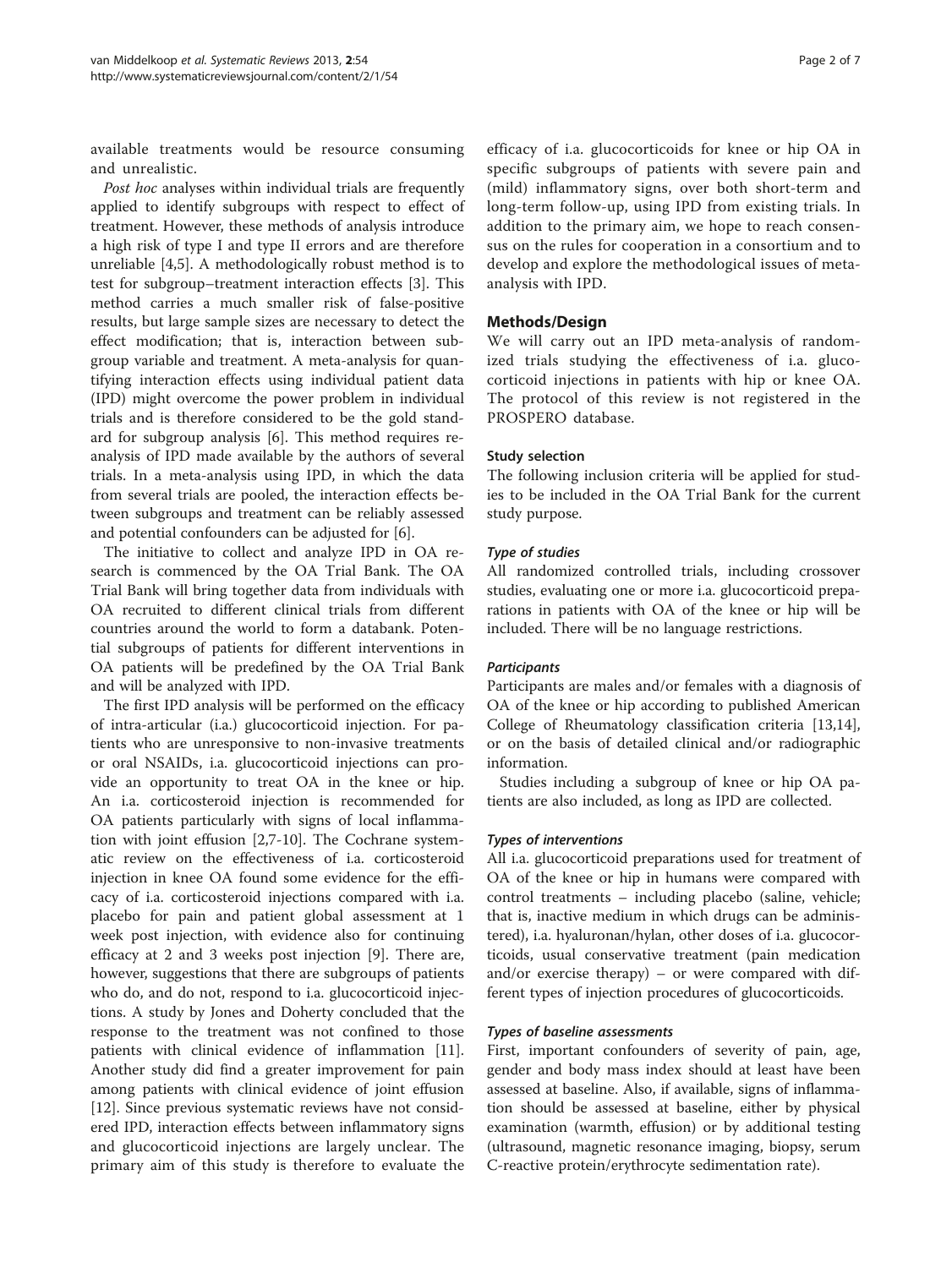## Types of outcomes

The minimum criterion for inclusion of trials in the systematic review is adequate reporting of pain. Information regarding other outcome measures from the OMERACT III core set, such as physical function, and patient global assessment will be analyzed when feasible [[15\]](#page-7-0). The primary outcome measure is pain severity at short-term (up to 3 weeks) follow-up. There will be no restrictions regarding duration of follow-up.

## Subgroup analyses

Subgroup analyses will be performed for the primary outcome of pain at both short-term and long-term follow-up, in the subgroups of patients with and without severe pain and with and without inflammatory signs. In addition, secondary explorative analyses will be performed for other subgroups of patients, dependent on the amount of data available.

## Identification of eligible studies

The following databases will be searched from 1995 (based on availability of datasets and authors) until 19 June 2012 for randomized controlled trials of i.a. glucocorticoid versus control treatment for OA of the knee or hip: the Cochrane Central Register of Controlled Trials (CENTRAL), MEDLINE (PubMed), EMBASE, Web of Science, Scopus, Cinahl, Pedro and the controlled trial registers. The search strategy is derived from the Cochrane review on the efficacy of i.a. corticosteroid injections in knee OA [\[9](#page-7-0)]. The detailed search syntax is presented in Additional file [1:](#page-6-0) Appendix 1. Reference lists will be hand searched for further identification of published work. Additional potential ongoing studies are also search by means of the horizon scanning documents from the UK and the clinical trial registries.

Two review authors (MvM, SMAB-Z) will independently first select citations based on titles and abstracts. Next, full articles are obtained for those citations thought to fulfill the inclusion criteria and screened by the two review authors independently. A third review author will be consulted if consensus is not reached.

## Data collection and transfer

All corresponding authors of eligible trials will be approached and asked to cooperate in this project. When we cannot reach the corresponding authors, the institutes in which the trials have been performed will be contacted. All data deliverers (that is, the research institutes who own the data) will be asked to sign the data delivery license agreement, including items on input data, obligations, ownership of data, terms, authorship and publications. The coordinator of the OA Trial Bank will visit the institutes of the data deliverers once; to collect the data and to sign the license agreement. Datasets will be accepted in any kind of electronic format (for example, SPSS, Stata, SAS, Excel) or in paper form, provided that variables and categories are adequately labeled within the dataset or with a separate codebook. The original data collection files collected by the coordinator will be kept in their original version and will be saved on a secured server at the Erasmus MC Medical University in Rotterdam. To ensure the quality of the data, they will be independently checked for data-entry mistakes and consistency, and the sum of the individual patient results received will be compared with the published summary results from the primary studies. In the case of differences, authors will be contacted and discrepancies should be resolved after discussion.

To ensure accurate pooling of data, all items will be consistently derived from the original databases by the coordinator of the OA Trial Bank and will consequently be recoded if necessary. All anonymous data will be transferred to a secured database at the Erasmus MC Medical University in Rotterdam. The dataset will not be used for any other research apart from that described in the license agreement.

## Risk of bias assessment

The methodological quality of all included clinical trials in the OA Trial Bank will be assessed using the 12 criteria recommended by the Cochrane Collaboration and will be evaluated independently by two researchers (Table [1](#page-4-0) and Additional file [1:](#page-6-0) Appendix 2). The criteria are scored as 'yes' (low risk of bias), 'no' (high risk of bias) or 'unclear'. Any disagreements between the review authors are resolved by discussion, including input from a third review author. A study with a low risk of bias is defined as fulfilling six or more of the criteria items, which is supported by empirical evidence.

## Data extraction

From the published reports, details of the trial design, interventions and comparator groups will be obtained. Data on factors used to stratify the study sample will also be collected (Table [2\)](#page-4-0).

Data obtained from the original databases include patient characteristics (age, gender, body mass index), disease-specific characteristics (American College of Rheumatology criteria, radiographic information, signs of inflammation, duration of complaints), study characteristics (trial number, types of interventions, doses) and outcome measures at both baseline and follow-up measurements (pain, function and global perceived recovery). All randomized patients with a database record will be entered in the pooled database. All individual trials will be allocated an individual random trial number. Patients lost to follow-up or excluded in published per-protocol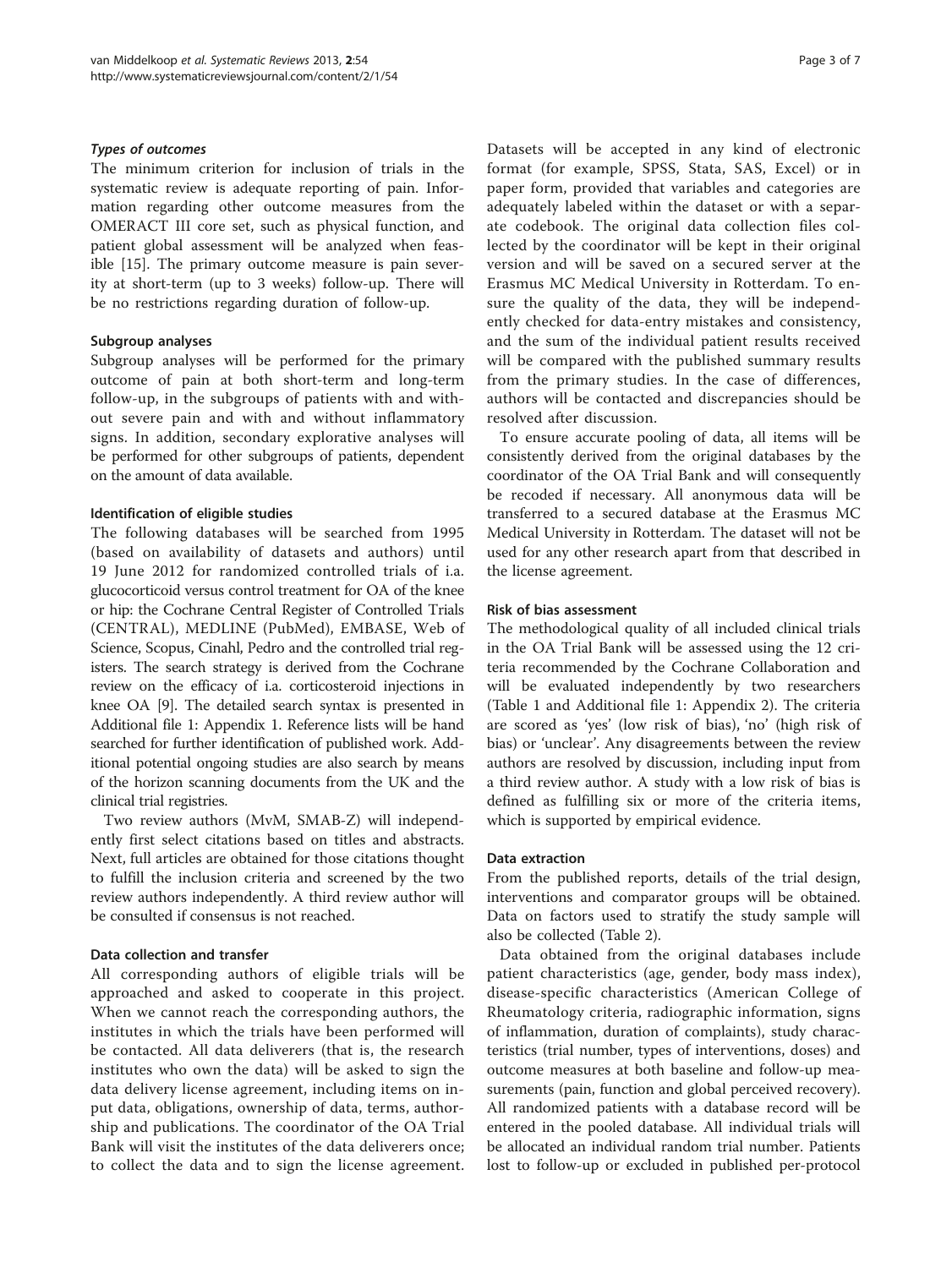## <span id="page-4-0"></span>Table 1 Sources of risk of bias

| ltem <sup>a</sup>                                                                             | Judgment             |
|-----------------------------------------------------------------------------------------------|----------------------|
| A) Sequence generation                                                                        |                      |
| 1. Was the method of randomization adequate?                                                  | Yes / No /<br>Unsure |
| B) Allocation concealment                                                                     |                      |
| 2. Was the treatment allocation concealed?                                                    | Yes / No /<br>Unsure |
| C) Was knowledge of the allocated interventions<br>adequately prevented during the study?     |                      |
| 3. Was the patient blinded to the intervention?                                               | Yes / No /<br>Unsure |
| 4. Was the care provider blinded to the intervention?                                         | Yes / No /<br>Unsure |
| 5. Was the outcome assessor blinded to the<br>intervention?                                   | Yes / No /<br>Unsure |
| D) Incomplete outcome data                                                                    |                      |
| 6. Were incomplete outcome data adequately<br>addressed?                                      |                      |
| E) Other sources of potential bias                                                            |                      |
| 7. Were all randomized participants analyzed in the<br>group to which they were allocated?    | Yes / No /<br>Unsure |
| 8. Were the groups similar at baseline regarding the<br>most important prognostic indicators? | Yes / No /<br>Unsure |
| 9. Were co-interventions avoided or similar?                                                  | Yes / No /<br>Unsure |
| 10. Was the compliance acceptable in all groups?                                              | Yes / No /<br>Unsure |
| 11. Was the timing of the outcome assessment<br>similar in all groups?                        | Yes / No /<br>Unsure |

<sup>a</sup>Criteria for a judgment of 'yes' for the sources of risk of bias: see Additional file [1](#page-6-0): Appendix 2.

analyses will be included in the database of the OA Trial Bank.

#### Data analyses

Overall effects between the different comparative treatments and within these comparisons will be estimated in the pooled IPD. Descriptive comparisons between studies will be conducted to assess between-study differences. We assume the data to be missing at random, and therefore observed patient characteristics will be used to impute missing data (potential covariates and outcomes) by means of multiple imputation [\[16,17](#page-7-0)]. Missing data will be imputed within each original study, before data of the individual studies are pooled. Treatment effects will be analyzed using a random-effects model. The heterogeneity between the separate trials will be tested with  $I^2$  [[18](#page-7-0)]. An additional analysis will be performed by excluding the trials causing heterogeneity in order to reach an  $I^2$  index <50.

The analyses will be adjusted for variables used in stratified randomization procedures when necessary.

## Table 2 Input data from individual randomized trials

|                                                                | Type of data                     |
|----------------------------------------------------------------|----------------------------------|
| <b>Baseline</b>                                                |                                  |
| At least available input data:                                 |                                  |
| Trial number                                                   | Created by OA Trial Bank         |
| Patient ID                                                     | Random number                    |
| Date of randomization                                          | Date                             |
| Age                                                            | Continuous                       |
| Gender                                                         | Dichotomous (male/female)        |
| Body mass index (or weight and length)                         | Continuous                       |
| Type of osteoarthritis                                         | Dichotomous (hip/knee)           |
| Type of intervention                                           | String variable                  |
| Pain severity (VAS, NRS, WOMAC, other)                         | Continuous                       |
| Collected for current pilot study:                             |                                  |
| Signs of inflammation                                          | Depends on measurement           |
| - physical examination                                         | method                           |
| - imaging (that is, sonography, magnetic<br>resonance imaging) |                                  |
| - additional testing (ESR, CRP, inflammatory<br>markers)       |                                  |
| Collected when available:                                      |                                  |
| Osteoarthritis characteristics:                                | Depends on measurement<br>method |
| - American College of Rheumatology criteria                    |                                  |
| - Severity                                                     |                                  |
| - Radiographic information                                     |                                  |
| - Kellgren and Lawrence score                                  |                                  |
| Duration of complaints                                         | Continuous or dichotomous        |
| Physical functioning (WOMAC/KOOS/KSS/)                         | Continuous                       |
| Patient global assessment                                      | Continuous or dichotomous        |
| Outcome measures at follow-up                                  |                                  |
| At least available input data:                                 |                                  |
| Pain severity (VAS, NRS, WOMAC, other)                         | Continuous                       |
| Collected when available:                                      |                                  |
| Physical functioning (WOMAC/KOOS/KSS/)                         | Continuous                       |
| Patient global assessment                                      | Continuous or dichotomous        |

CRP, C-reactive protein; ESR, erythrocyte sedimentation rate; KOOS, Knee injury and Osteoarthritis Outcome Score ; KSS, Knee Society Score ; NRS, Numerical Rating Scale ;VAS, Visual Analogue Scale ; WOMAC, Western Ontario and McMaster Universities Osteoarthritis Index.

The primary outcome is pain severity at short-term follow-up. When pain severity is measured on different scales, we will standardize these pain scores in order to pool the data. Secondary outcomes include pain severity assessed at other follow-up durations, physical functioning and global assessment [\[15\]](#page-7-0).

The subgroup factor will, based on consensus, be standardized to: yes or no severe pain; and yes or no signs of mild inflammation and yes or no signs of moderate to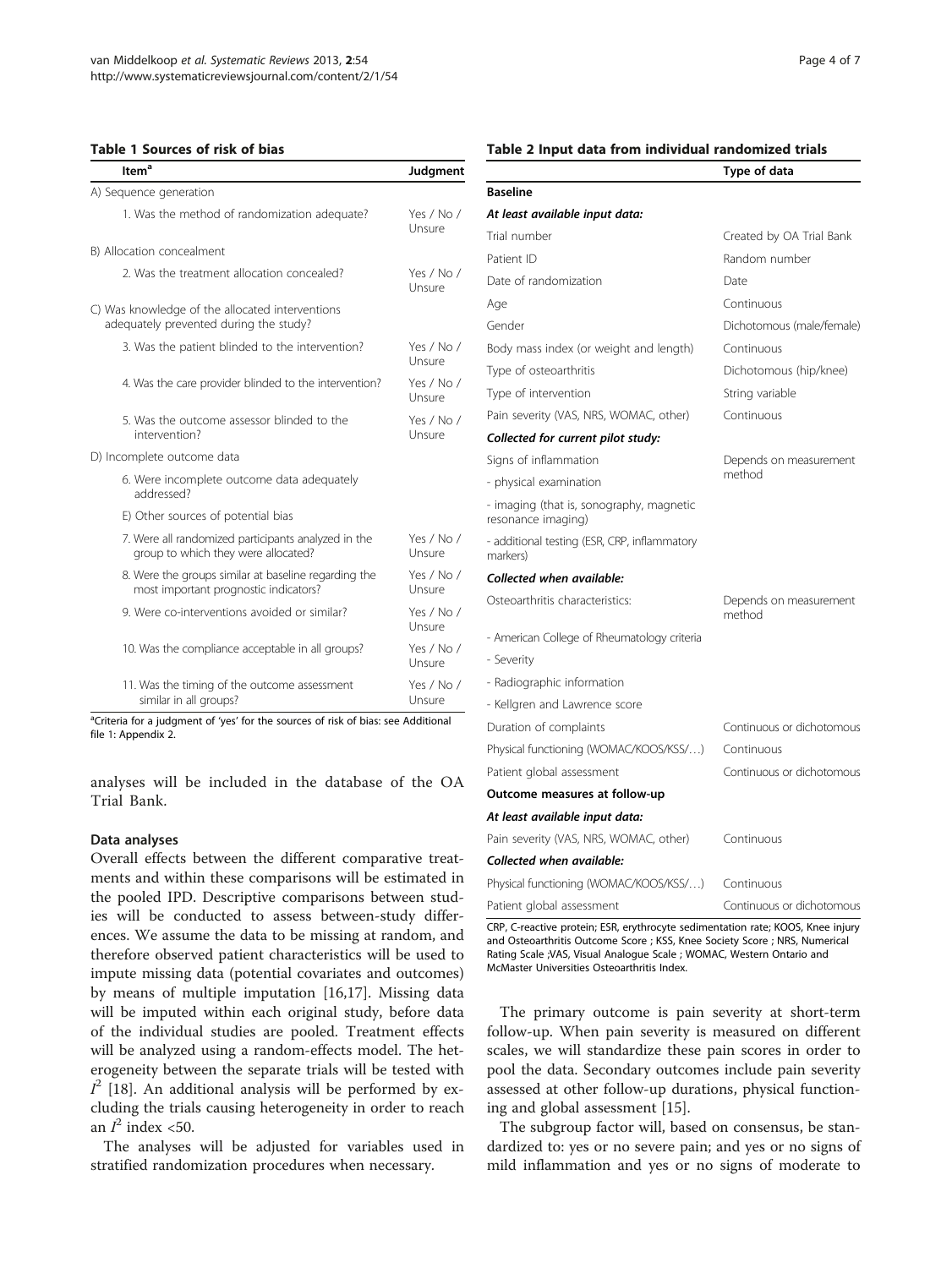severe inflammation. In addition, separate pooled analysis, if possible, will take place for the different assessments to define inflammation, and for hip and knee OA.

## One-step approach

A multilevel regression analysis will be applied to estimate the magnitude of the effects in the different subgroups with the individuals nested within each study (permits to include both study-level and patient-level covariates in the same model). Subgroup analyses will be performed by including a single covariate in the regression model to indicate the study in order to adjust for possible residual confounding by study differences. Other covariates define possible confounders that can be distributed unequally over the treatments in subgroups. Age, gender and body mass index will be included as a minimum, but if possible duration of complaints, radiographic severity and educational level will also be included.

To assess potential subgroup effects, a random-effects linear regression model will be used to calculate interaction effects. The model will include the dependent variable (that is, pain intensity at follow-up (0 to 100 point scale)), independent variables (that is, treatment (glucocorticoid injection or control)), the effect modifier (severe pain (yes or no) and signs of inflammation (yes

or no)), and an interaction term (pain  $\times$  treatment or inflammation  $\times$  treatment).

The pooled subgroup effect of glucocorticoid injections will be estimated according to a mean difference (for continuous outcomes) and odds ratio (for binary outcomes) and their 95% confidence intervals, based on the intention-to-treat principle. Interaction effects with  $P$  <0.05 will be considered statistically significant.

## The OA Trial Bank

The described study protocol includes the first study of the OA Trial Bank, a worldwide collaboration that initiates meta-analyses on predefined subgroups of OA patients from existing literature. A chairman, steering committee and an executive coordinator formalize the OA Trial Bank (Figure 1). The steering committee guarantees continuity of the OA Trial Bank, supervises the executive coordinator and approves and agrees on all decisions made and methods applied (that is, agrees on the organizational structure and tasks of all parties involved; agrees on the design and methods of meta-analyses, definition of subgroups, statistical analyses), provides the content of the license agreement (data access, transfer and storage, predefined analyses, confidentiality and reliability statement, authorship) between data deliverers

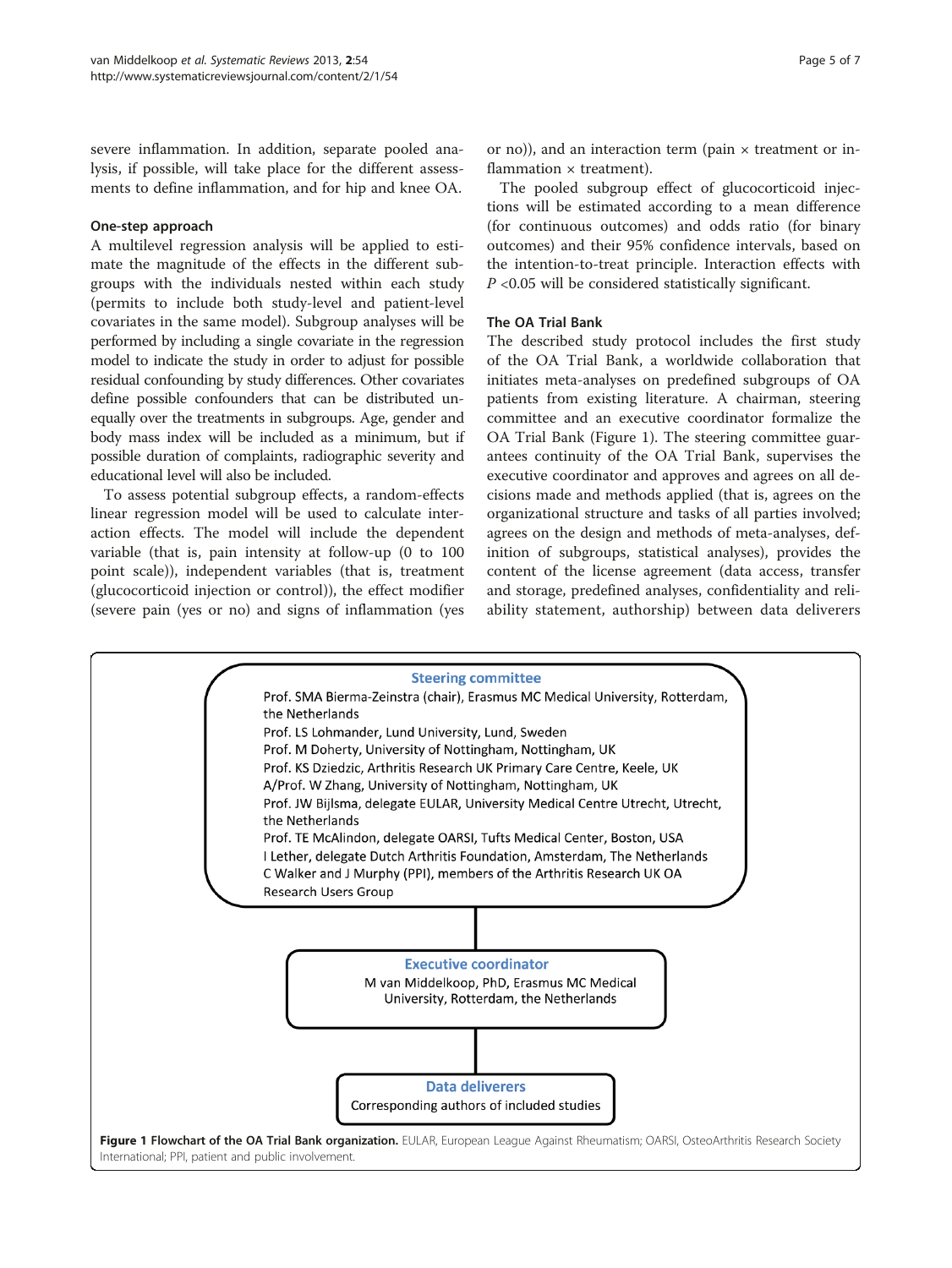<span id="page-6-0"></span>and the OA Trial Bank, and ensures handling of data and provides safe data storage. The steering committee currently consists of five internationally acknowledged clinical and epidemiological researchers in the OA field: a delegate of the main funder (Dutch Arthritis Foundation), a delegate of OsteoArthritis Research Society International, a delegate of the European League Against Rheumatism and two representatives of patient and public involvement (members of the Arthritis Research UK OA Research Users Group). The executive coordinator is responsible for the daily management of the OA Trial Bank, and performs or supervises the data analyses.

All publications arising from the OA Trial Bank will be made on behalf of the OA Trial Bank, and (co)authored (when applicable and following the Vancouver Protocol) by the data deliverers.

## **Discussion**

The described IPD meta-analysis is necessary to determine the efficacy of i.a. glucocorticoid injections in subgroups of hip and knee OA patients with severe pain and inflammatory signs. This is the first study that will combine the data of OA studies within the OA Trial Bank initiative in order to identify relevant subgroups for i.a. injection treatment using the IPD of the separate trials included in the proposed study.

One of the aims of this initiative is to build a solid and reliable organization for IPD analyses in OA trials; that is, the OA Trial Bank. The international character of the steering committee, the multidisciplinary structure, the patient involvement and the endorsement of OsteoArthritis Research Society International and the European League Against Rheumatism will all strengthen this initiative and hopefully inspire trialists (that is, data deliverers) to join this initiative. The steering committee ensures that rules of cooperation are registered and transparent towards data deliverers. Additionally, methods applied are all approved by the steering committee. This approach ensures a widely supported initiative improving the likelihood of successful data collection for existing trials.

It is intended that the OA Trial Bank initiative will coordinate future IPD analyses on all essential subgroup effects for the different intervention strategies applied in OA patients. The existing trial data on i.a. glucocorticoid injection will form an ideal starting point for our initiative: there are several recent publications on i.a. glucocorticoid injections, but it is not the most frequently studied intervention. With the experience gained in this first meta-analysis with IPD, the OA Trial Bank can pilot their methods and rules for data delivery and analysis in order to refine subsequent studies on OA subgroup effects for other frequently studied interventions.

All analyses performed with the IPD collected will be predefined. Since there are several dangers of observing spurious effects in any subgroup analysis, they should be predefined and interpreted cautiously. The numbers of patients included in meta-analyses performed with IPD afford greater statistical power and might therefore provide the only context in which it is actually reasonable to do subgroup analyses [\[19](#page-7-0)]. The IPD analysis, taking the interaction effects between subgroups and treatment into account, will therefore provide reliably information on subgroup effects that can be directly implemented in international guidelines on OA treatments.

Finally, the cooperation and publications of our initiative, apart from the primary outcomes, are likely to give direction towards other important variables measured – that is, for both confounders and subgroup variables – in future randomized trials. International consensus on variables measured in studies will make it easier for future meta-analyses with IPD to pool study data and adjust for potential confounders.

## Status of project

Currently, the OA Trial Bank has completed the search strategies in the different databases, has selected eligible trials for inclusion and is contacting the corresponding authors of the trials.

## Additional file

[Additional file 1:](http://www.biomedcentral.com/content/supplementary/2046-4053-2-54-S1.docx) Appendix 1. Search strategy. Appendix 2. Criteria for a judgement of 'yes' for the sources of risk of bias.

#### Abbreviations

i.a: Intra-articular; IPD: Individual patient data; NSAID: Nonsteroidal anti-inflammatory drug; OA: Osteoarthritis.

#### Competing interests

The authors declare that they have no competing interests.

#### Authors' contributions

All authors were involved in the study design and all will contribute to the interpretation of the results. MvM will contact the potential data deliverers, will coordinate the data collection, and performs or supervises the data analyses. MvM wrote the manuscript together with KD, MD, WZ, JWB, TM, SLSL, and SMAB-Z. MvM and SMAB-Z will have full access to the study data. All authors approved the final manuscript.

#### Author details

<sup>1</sup>Department of General Practice, Erasmus MC Medical University, PO Box 2040, 3000, CA, Rotterdam, the Netherlands. <sup>2</sup> Arthritis Research UK Primary Care Centre, Primary Care Sciences, Keele University, Staffordshire ST5 5BG, UK. <sup>3</sup>Department of Rheumatology, University of Nottingham, Nottingham, UK. <sup>4</sup>Epidemiology and Methodological, University of Nottingham, Nottingham City Hospital, Hucknall Road, Nottingham NG5 1PB, UK. 5 Department of Rheumatology & Clinical Immunology, University Medical Center Utrecht, PO Box 85500, 3508, GA, Utrecht, the Netherlands. 6 Department of Medicine, Tufts University, 136 Harrison Avenue MA 02111, Boston, USA. <sup>7</sup>Department of Orthopaedics, Clinical Sciences, Lund University Hospital, 22185, Lund, Sweden. <sup>8</sup>Institute of Sports Science and Clinical Biomechanics and Department of Orthopaedics and Traumatology, University of Southern Denmark, Syddansk Universitet Øster Farimagsgade 5 A, 2, DK-1399, Copenhagen, Denmark.